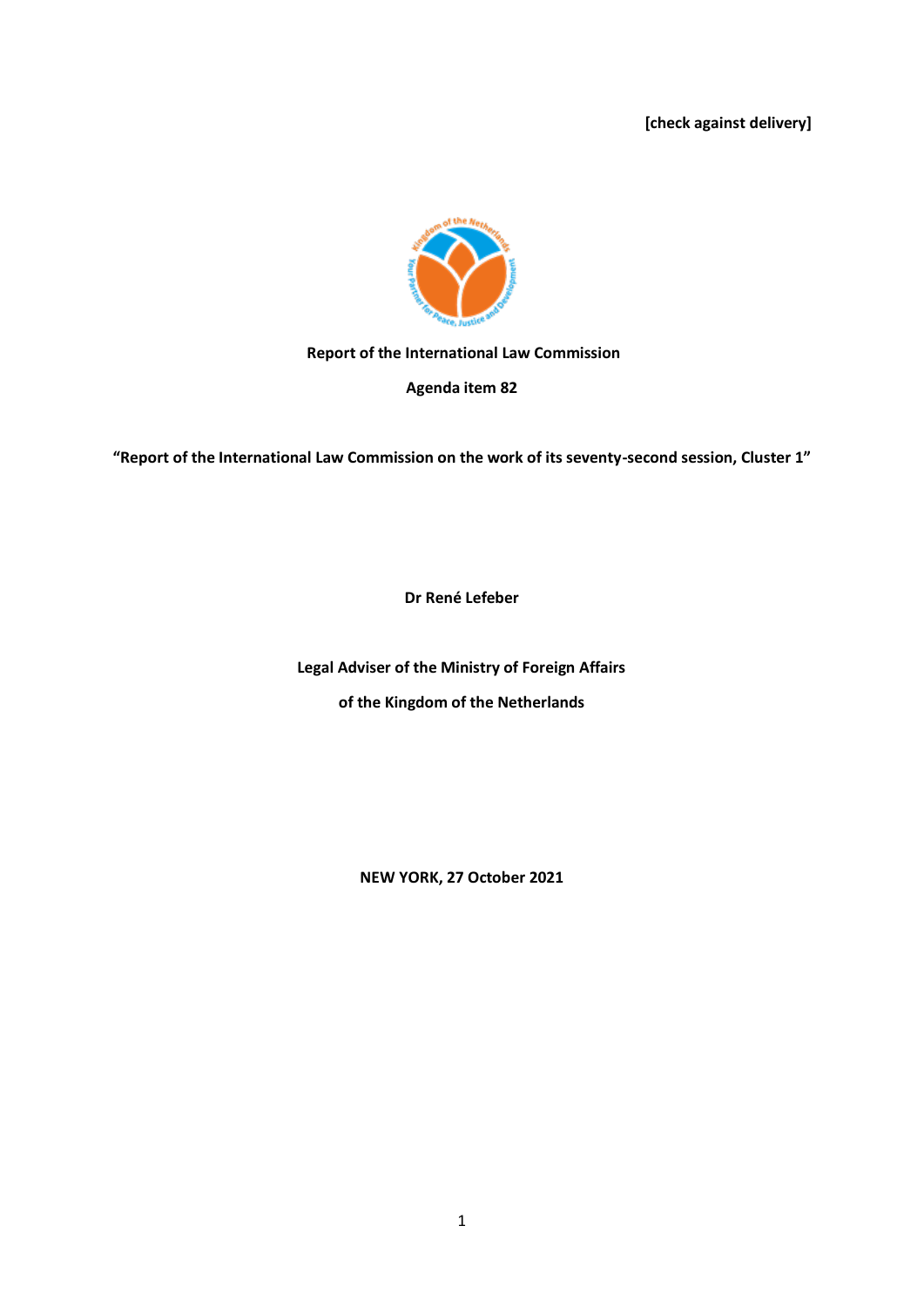# Chair,

The Kingdom of the Netherlands would like to express its continuing appreciation for the work of the International Law Commission and its contribution to the codification as well as the progressive development of international law. The Netherlands wishes to thank all the members of the Commission for their contribution to the work of the Commission this year, all the more given the challenges caused by the pandemic. The Netherlands also congratulates the Commission and its Chair for the report to the Sixth Committee this year, which provides an excellent basis for the deliberations of this Committee.

My Government attaches great importance to the work of the Commission and takes seriously its duty to contribute to this work, by providing its comments and observations, its State practice, and its views as requested. With a view to enhancing the impact of the work of the Commission on international law, my Government would like to make the following suggestions regarding the methods of work of the Commission.

In order to enable all UN Member States to provide their comments and observations, and examples of their State practice and *opinio juris*, the Commission might consider limiting the number of topics on its programme of work. This would allow the UN Member States to consider those topics on the list more in depth. Second, to ensure meaningful input from the UN Member States, the Commission may wish to attach greater significance to the reservations of Member States on the desirability of taking up certain topics, even if such reservations have only been voiced by a few States. My Government would also welcome more transparency with respect to the treatment by the Commission of comments and observations of governments in general. In particular, my Government would recommend that the Commission, when rejecting certain comments and observations, explain more clearly its reasons for such rejection.

Finally, [mister/madam] Chair, my Government notes that it would be helpful for the Commission to identify relevant State practice and *opinio juris* more rigorously. Should States not provide the Commission with sufficient examples of State practice and *opinio juris*, or should such simply not exist, the Commission should be more reluctant to conclude that a particular rule has obtained the status of customary international law. When there is insufficient evidence for the existence of State practice and *opinio juris*, the Commission may, and indeed should, still develop international law, in the exercise of the progressive development. However, it should then state more explicitly that the proposed rules are an exercise in progressive development. Doing so will contribute to the transparency of the work of the Commission, which is something my Government would value greatly.

# **Chapters I, II, III, IV – Protection of the Atmosphere**

Chair,

With respect to the topic of **the Protection of the atmosphere**, the Netherlands would like to express its appreciation for the work of the ILC and, in particular its Special Rapporteur, on the protection of the atmosphere. The draft guidelines incorporate key principles of international environmental law, including customary international law, and provide useful guidance to the international community for addressing critical issues related to the transboundary and global protection of the atmosphere. We note with appreciation that the focus of these draft guidelines is on the protection of a natural resource, in this case the atmosphere, rather than on one or more types of pollution. This is an innovative approach which is, in our view, not less than a paradigm shift to preserve our global environment.

The Netherlands also welcomes in this respect the adjustment of the  $3<sup>rd</sup>$  preambular paragraph of the guidelines, indicating that atmospheric pollution and atmospheric degradation are *a common concern*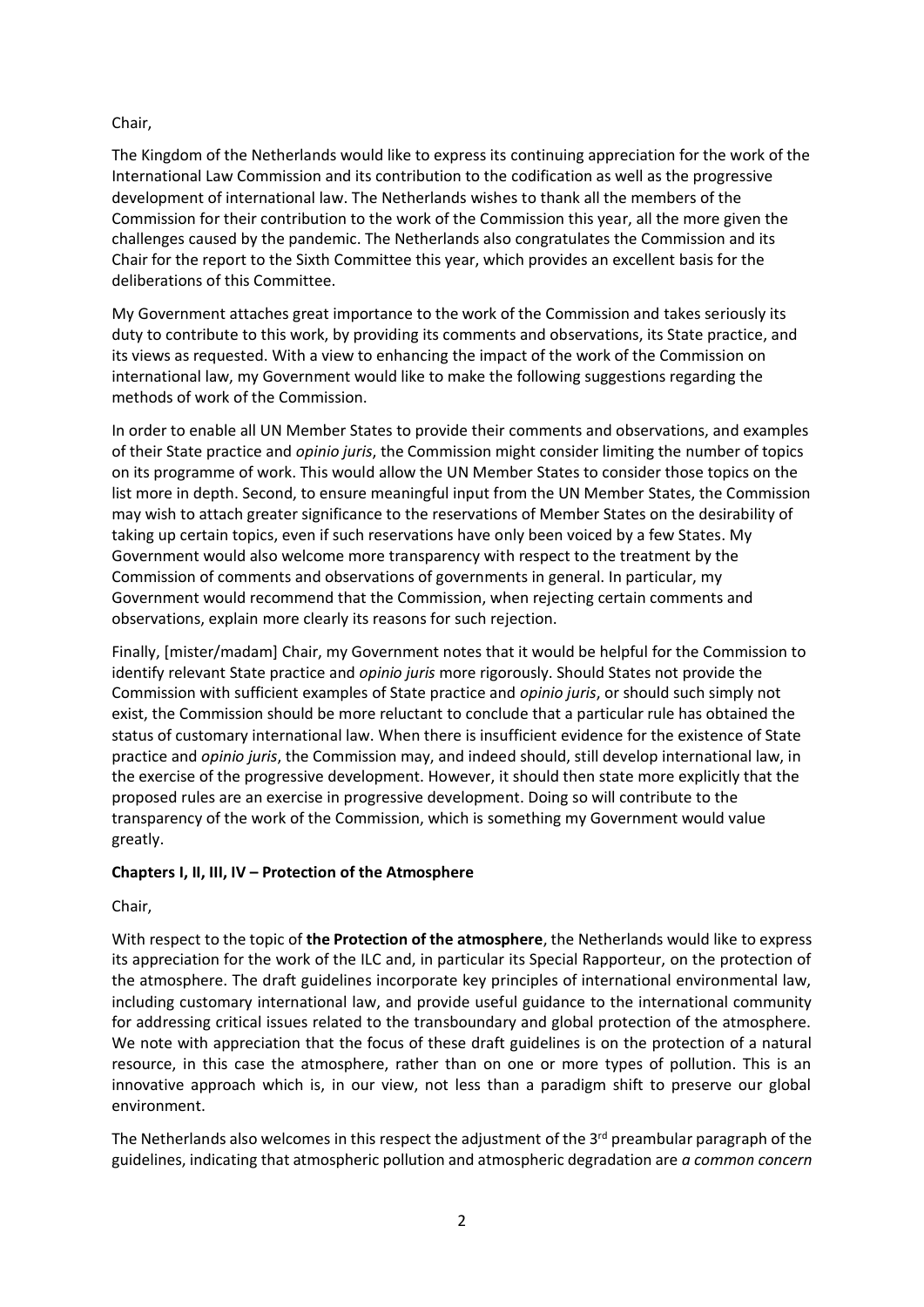*of humankind.* We share the view of the Commission that this concern can only be adequately addressed through cooperation of the international community as a whole.

The Netherlands supports the recommendation of the Commission to consider the adoption, by the General Assembly, of a resolution of the draft guidelines and to ensure their widest possible dissemination. The Netherlands recommends therefore to include the topic on the agenda of the Sixth Committee of next year.

Lastly, I must draw your attention to the reference in the ILC's report to the comments and observations received from Governments and international organizations (A/CN.4/735). The comments of the Netherlands, transmitted through a diplomatic note of 9<sup>th</sup> December 2019, are not correctly referred to in the report. Through our diplomatic note, we invited the Secretary-General to take note of an advice of the *(independent)* Dutch Advisory Committee on Issues of Public International Law and understand that it has been brought to the attention of the ILC. The advice is now cited in the document on Comments and observations from Governments and international organizations. However, the reference fails to make clear that it concerns an advice of the Dutch Advisory Committee on Issues of Public International Law to the Government of the Netherlands. It does not, as such, reflect the position of the Government of the Netherlands.

### **Chapter V – Provisional Application of Treaties**

Chair,

Nine years ago, at its sixty-fourth session (2012) the Commission commenced its work on the topic of "Provisional application of treaties". This year the Commission concluded its work on this topic and adopted the Guide to Provisional Application of Treaties, consisting of draft guidelines and a draft annex, and the commentaries thereto. We extend our sincere appreciation to the Special Rapporteur for his efforts.

My Government expects that the Guide to Provisional Application of Treaties, including the commentaries, will be a useful tool for states and international organizations. It will contribute to the development and understanding of relevant practice in accordance with Article 25 of the Vienna Convention on the Law of Treaties.

We note and appreciate that our comments on this topic as submitted throughout the years have been taken into account. We would like to point in particular to our comment not to blur conceptual distinction between the rules applicable to treaties that have entered into force and those that are applied on a provisional basis, the need to uphold the flexible nature of the instrument and, finally, recognition of the potential consequences of termination of provisional application.

#### **Chapter X - Other decisions**

As regards Chapter X of the report, the Netherlands has taken note of the proposal to put the topic "subsidiary means for the determination of rules of international law" on the long-term programme of work. While the Netherlands understand the thought to pursue further work on the sources of international law mentioned in the ICJ's Statute, the Netherlands would rather see that the ILC focus on issues that are more pertinent for international practice, such as the use of non-binding instruments in the identification and application of international law.

With respect to the ILC programme of work, the Netherlands would like to invite the ILC to consider moving the topic "the settlement of international disputes to which international organizations are parties" from the long-term to the short-term programme of work. International organizations as well as host States of international organizations are increasingly confronted with legal actions brought against them by natural and legal persons. Such disputes with a private law character are frought with legal complexities impeding the sound administration of justice. The Netherlands would